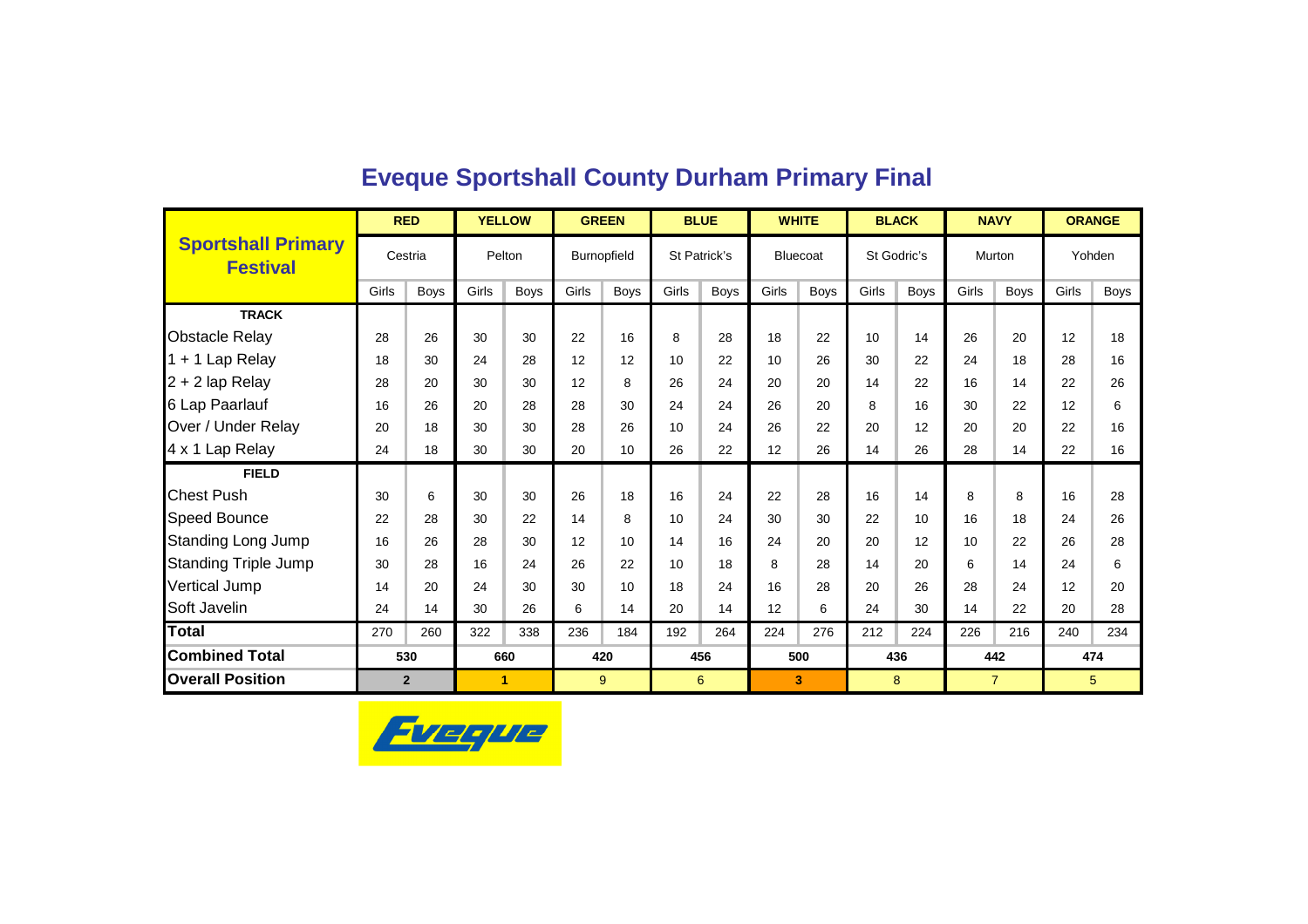|                                              |       | <b>SKY</b>  |       | <b>MAROON</b> |       | <b>BROWN</b>        |       | <b>PLUM/PURPLE</b> |                 | <b>LIME</b> |       | <b>GREY</b> |       | <b>SILVER</b> |       | <b>VIOLET</b> |
|----------------------------------------------|-------|-------------|-------|---------------|-------|---------------------|-------|--------------------|-----------------|-------------|-------|-------------|-------|---------------|-------|---------------|
| <b>Sportshall Primary</b><br><b>Festival</b> |       | Coxhoe      |       | St Joseph's   |       | <b>Cockton Hill</b> |       | Hartside           |                 | Startforth  |       | School 14   |       | School 15     |       | School 16     |
|                                              | Girls | <b>Boys</b> | Girls | <b>Boys</b>   | Girls | <b>Boys</b>         | Girls | Boys               | Girls           | Boys        | Girls | <b>Boys</b> | Girls | <b>Boys</b>   | Girls | <b>Boys</b>   |
| <b>TRACK</b>                                 |       |             |       |               |       |                     |       |                    |                 |             |       |             |       |               |       |               |
| <b>Obstacle Relay</b>                        | 24    | 12          | 20    | 8             | 6     | 10                  | 16    | 24                 | 16              | 6           |       |             |       |               |       |               |
| 1 + 1 Lap Relay                              | 18    | 14          | 26    | 24            | 24    | 10                  | 6     | 6                  | 14              | 8           |       |             |       |               |       |               |
| 2 + 2 lap Relay                              | 24    | 28          | 8     | 16            | 18    | 12                  | 10    | 6                  | 6               | 10          |       |             |       |               |       |               |
| 6 Lap Paarlauf                               | 18    | 18          | 22    | 14            | 14    | 14                  | 6     | 10                 | 10              | 8           |       |             |       |               |       |               |
| Over / Under Relay                           | 24    | 14          | 14    | 10            | 6     | 28                  | 12    | 8                  | 8               | 6           |       |             |       |               |       |               |
| 4 x 1 Lap Relay                              | 18    | 28          | 8     | 20            | 18    | 12                  | 6     | 6                  | 10 <sup>1</sup> | 8           |       |             |       |               |       |               |
| <b>FIELD</b>                                 |       |             |       |               |       |                     |       |                    |                 |             |       |             |       |               |       |               |
| <b>Chest Push</b>                            | 20    | 12          | 20    | 12            | 16    | 24                  | 26    | 24                 | 6               | 18          |       |             |       |               |       |               |
| <b>Speed Bounce</b>                          | 26    | 22          | 6     | 14            | 8     | 16                  | 14    | 12                 | 18              | 6           |       |             |       |               |       |               |
| <b>Standing Long Jump</b>                    | 22    | 14          | 6     | 18            | 30    | 24                  | 8     | 6                  | 18              | 10          |       |             |       |               |       |               |
| <b>Standing Triple Jump</b>                  | 28    | 16          | 18    | 30            | 20    | 10                  | 12    | 12                 | 22              | 8           |       |             |       |               |       |               |
| Vertical Jump                                | 26    | 12          | 8     | 6             | 8     | 20                  | 10    | 8                  | 22              | 14          |       |             |       |               |       |               |
| Soft Javelin                                 | 28    | 24          | 26    | 20            | 12    | 16                  | 12    | 20                 | 20              | 8           |       |             |       |               |       |               |
| <b>Total</b>                                 | 276   | 214         | 182   | 192           | 180   | 196                 | 138   | 142                | 170             | 110         |       |             |       |               |       |               |
| <b>Combined Total</b>                        |       | 490         |       | 374           |       | 376                 |       | 280                |                 | 280         |       |             |       |               |       |               |
| <b>Overall Position</b>                      |       | 4           |       | 11            |       | 10                  |       | 12                 |                 | 12          |       |             |       |               |       |               |

### **14 November 2008**

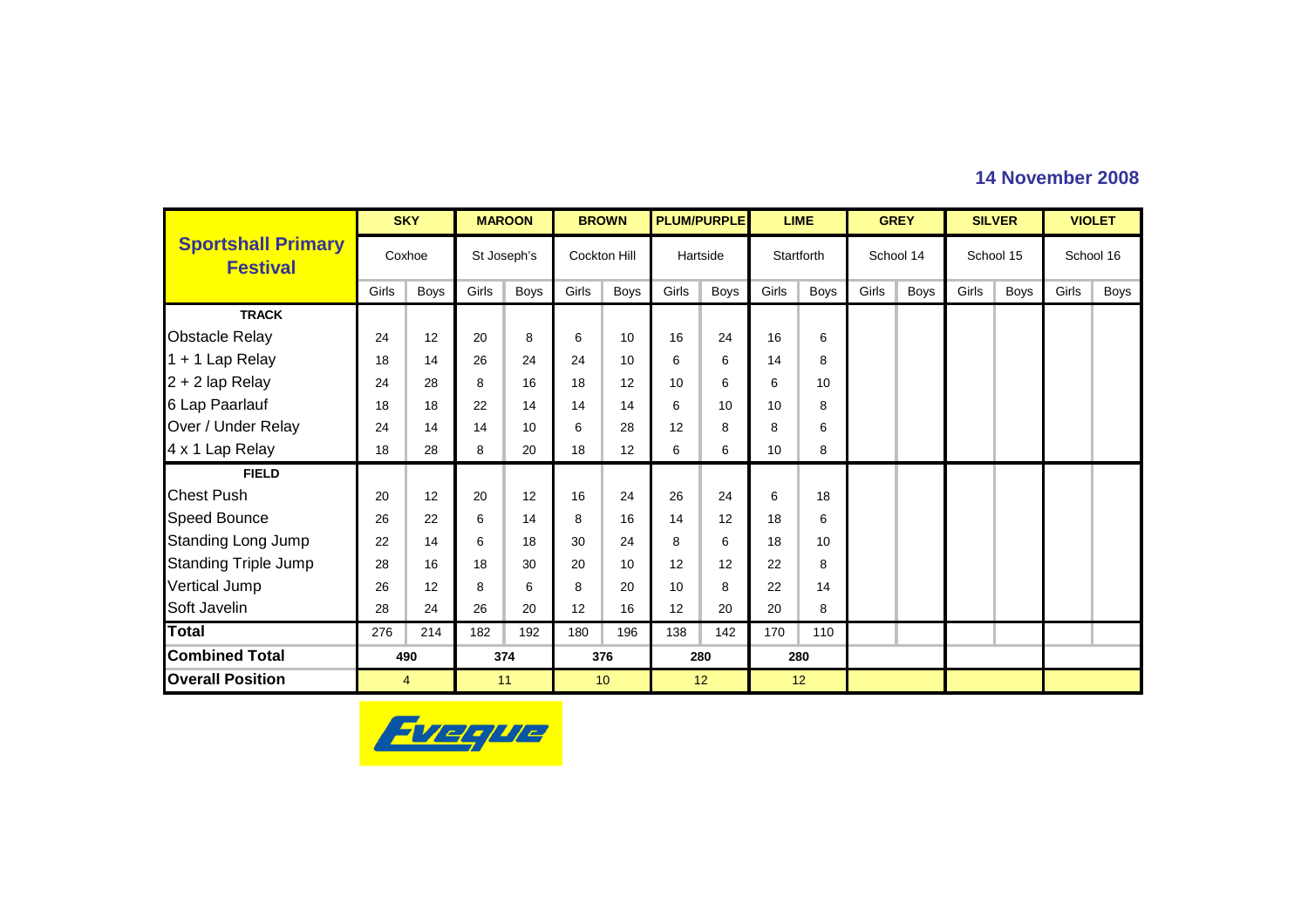|  | <b>Sportshall</b> |
|--|-------------------|
|  |                   |

### **Girls Track Events Sportshall**

| <b>Girls</b>  |                      |                                | <b>Obstacle Relay</b> |                              | 1 + 1 Lap Relay  |                                   | $2 + 2$ Lap Relay  | 6 Lap Paarlauf                     |                 | Over / Under             | Relay           |                               | 4x1 Lap Relay     |               | Girls                |                         |                      | <b>Chest Push</b>             |                      | <b>Speed Bounce</b> | <b>Standing Long</b><br>Jump |                  | <b>Standing Triple</b><br>Jump |                  | <b>Vertical Jump</b> |                              |                      | <b>Soft Javelin</b>          |
|---------------|----------------------|--------------------------------|-----------------------|------------------------------|------------------|-----------------------------------|--------------------|------------------------------------|-----------------|--------------------------|-----------------|-------------------------------|-------------------|---------------|----------------------|-------------------------|----------------------|-------------------------------|----------------------|---------------------|------------------------------|------------------|--------------------------------|------------------|----------------------|------------------------------|----------------------|------------------------------|
| Colour        | Team                 | ਰ<br>ime (in secs)<br>position | sition / Points       | ਠ<br>e (in secs)<br>position | Points<br>sition | secs) or<br>ition<br>ie ga<br>ime | / Points<br>sition | e (in secs) or<br>position<br>lime | sition / Points | ne (in secs)<br>position | sition / Points | Time (in secs) or<br>position | Position / Points | Colour        | Team                 |                         | Best<br>Performances | I Position<br>Points<br>Total | Best<br>Performances | Total / Position    | Performances<br>Best         | Total / Position | Performance<br>Best            | Total / Position | Best<br>Performances | Total / Position /<br>Points | Best<br>Performances | Total / Position /<br>Points |
|               |                      |                                | $\mathbf{2}$          |                              | 7                |                                   | 2                  |                                    | 8               |                          | 6               |                               | 4                 |               |                      | -1                      | 5.75                 | 18.75                         | 41                   | 131                 | 1.64                         | 4.75             | 5.33                           | 15.27            | 28                   | 87                           | 10                   | $30\,$                       |
| RED           | Cestria              | 89.8                           |                       | 27.1                         |                  | 52.6                              |                    | 86.7                               |                 | 82                       |                 | 53.4                          |                   | <b>RED</b>    | Cestria              | $\overline{2}$          | 6.75                 | $\mathbf 1$                   | 41                   | 5                   | 1.41                         | 8                | 4.6                            | $\mathbf 1$      | 30                   | 9                            | 9                    | 4                            |
|               |                      |                                | 28                    |                              | 18               |                                   | 28                 |                                    | 16              |                          | 20              |                               | 24                |               |                      | 3                       | 6.25                 | 30                            | 49                   | 22                  | 1.7                          | 16               | 5.34                           | 30               | 29                   | 14                           | 11                   | 24                           |
|               |                      |                                | 1                     |                              | 4                |                                   | 1                  |                                    | 6               |                          |                 |                               |                   |               |                      | -1                      | 7.25                 | 18.75                         | 44                   | 140                 | 1.6                          | 5.05             | 4.22                           | 12.48            | 34                   | 102                          | 14                   | 41                           |
| <b>YELLOW</b> | Pelton               | 84.8                           |                       | 26.7                         |                  | 52.4                              |                    | 85.2                               |                 | 74.9                     |                 | 52.9                          |                   | <b>AELLOM</b> | Pelton               | $\overline{2}$          | 6                    | $\mathbf 1$                   | 49                   | $\mathbf 1$         | 1.75                         | $\mathbf{2}$     | 4.14                           | 8                | 35                   | 4                            | 15                   | 1                            |
|               |                      |                                | 30                    |                              | 24               |                                   | 30                 |                                    | 20              |                          | 30              |                               | 30 <sub>o</sub>   |               |                      | 3                       | 5.5                  | 30                            | 47                   | 30                  | 1.7                          | 28               | 4.12                           | 16               | 33                   | 24                           | 12                   | 30                           |
|               | Burnopfield          |                                | 5                     |                              | 10               |                                   | 10                 |                                    | $\mathbf{2}$    |                          | $\mathbf{2}$    |                               | 6                 |               |                      |                         | 5.25                 | 16.75                         | 42                   | 119                 | 1.45                         | 4.18             | 5.82                           | 13.84            | 30                   | 108                          | $\overline{7}$       | 24                           |
| <b>GREEN</b>  |                      | 94                             |                       | 27.8                         |                  | 57.1                              |                    | 82.1                               |                 | 75.8                     |                 | 54.4                          |                   | <b>GREEN</b>  | Burnopfield          | $\overline{\mathbf{2}}$ | 6                    | 3                             | 43                   | 9                   | 1.42                         | 10               | 8.02                           | 3                | 48                   | 1                            | 10                   | 13                           |
|               |                      |                                | 22                    |                              | 12               |                                   | 12                 |                                    | 28              |                          | 28              |                               | 20                |               |                      | 3                       | 5.5                  | 26                            | 34                   | 14                  | 1.31                         | 12               |                                | 26               | 30                   | 30                           | $\overline{7}$       | $6\phantom{1}6$              |
|               | _თ                   |                                | 12                    |                              | 11               |                                   | 3                  |                                    | 4               |                          | 11              |                               | 3                 |               | ِّهِ                 |                         | 5.25                 | 15.5                          | 38                   | 116                 | 1.56                         | 4.56             | 4.37                           | 12.23            | 34                   | 90                           | 12                   | 29                           |
| <b>BLUE</b>   | Patrick <sup>'</sup> | 97.8                           |                       | 29.4                         |                  | 52.7                              |                    | 83.6                               |                 | 88.3                     |                 | 53.1                          |                   | <b>BLUE</b>   | Patrick <sup>1</sup> | $\mathbf{2}$            | 4.5                  | 8                             | 35                   | 11                  | 1.68                         | 9                | 3.96                           | 11               | 27                   | 7                            | 11                   | 6                            |
|               | 5                    |                                | 8                     |                              | 10               |                                   | 26                 |                                    | 24              |                          | 10              |                               | 26                |               |                      | 3                       | 5.75                 | 16                            | 43                   | 10                  | 1.32                         | 14               | 3.9                            | 10               | 29                   | 18                           | 6                    | 20                           |
|               |                      |                                | $\overline{7}$        |                              | 11               |                                   | 6                  |                                    | 3               |                          | 3               |                               | 10                |               |                      | -1                      | 5.75                 | 16.5                          | 52                   | 140                 | 1.78                         | 4.94             | 4.42                           | 12.14            | 27                   | 88                           | 11                   | 25                           |
| <b>WHITE</b>  | Bluecoat             | 94.5                           |                       | 29.4                         |                  | 55.8                              |                    | 82.2                               |                 | 78.6                     |                 | 58.9                          |                   | <b>WHITE</b>  | Bluecoat             | $\overline{2}$          | 4.5                  | 5                             | 44                   | $\mathbf 1$         | 1.6                          | 4                | 3.42                           | 12               | 27                   | 8                            | 6                    | 10                           |
|               |                      |                                | 18                    |                              | 10               |                                   | 20                 |                                    | 26              |                          | 26              |                               | 12                |               |                      | 3                       | 6.25                 | 22                            | 44                   | 30                  | 1.56                         | 24               | 4.3                            | 8                | 34                   | 16                           | 8                    | 12                           |
|               | S<br>Godric's        |                                | 11                    |                              | -1               |                                   | 9                  |                                    | 12              |                          | 6               |                               | 9                 |               | Godric's             |                         | 4                    | 15.5                          | 44                   | 131                 | 1.5                          | 4.81             | 4.32                           | 12.38            | 27                   | 96                           | 11                   | 30                           |
| <b>BLACK</b>  |                      | 96.9                           |                       | 26.2                         |                  | 56.9                              |                    | 91.5                               |                 | 82                       |                 | 54.9                          |                   | <b>BLACK</b>  |                      | $\overline{2}$          | 6                    | 8                             | 40                   | 5                   | 1.7                          | 6                | 3.94                           | 9                | 38                   | 6                            | 10                   | 4                            |
|               | ö                    |                                | 10                    |                              | 30               |                                   | 14                 |                                    | 8               |                          | 20              |                               | 14                |               | ö                    | 3                       | 5.5                  | 16                            | 47                   | 22                  | 1.61                         | 20               | 4.12                           | 14               | 31                   | 20                           | 9                    | 24                           |
|               |                      |                                | 3                     |                              | 4                |                                   | 8                  |                                    | 1               |                          | 6               |                               | 2                 |               |                      |                         | 5.25                 | 13.75                         | 37                   | 124                 | 1.3                          | 4.1              | 3.94                           | 12.06            | 33                   | 106                          | 11                   | 28                           |
| <b>NAVY</b>   | Murton               | 91.5                           |                       | 26.7                         |                  | 56.4                              |                    | 80.3                               |                 | 82                       |                 | 53                            |                   | <b>NAVY</b>   | Murton               | $\overline{2}$          | 4.25                 | 12                            | 43                   | 8                   | 1.28                         | 11               | 3.8                            | 13               | 44                   | $\mathbf{2}$                 | $\overline{7}$       | 9                            |
|               |                      |                                | 26                    |                              | 24               |                                   | 16                 |                                    | 30              |                          | 20              |                               | 28                |               |                      | 3                       | 4.25                 | 8                             | 44                   | 16                  | 1.52                         | 10               | 4.32                           | 6                | 29                   | 28                           | 10                   | 14                           |
| ORANGE        |                      | 96.2                           | 10                    |                              | 2                | 54.6                              | 5                  | 88.9                               | 10              |                          | 5               | 54.3                          | 5                 | ORANGE        |                      |                         | 5.5                  | 15.5                          | 42                   | 132                 | 1.66                         | 5.02             | 5.28                           | 13.72            | 23                   | 76                           | 11                   | 29                           |
|               | Yohden               |                                |                       | 26.3                         |                  |                                   |                    |                                    |                 | 80.2                     |                 |                               |                   |               | Yohden               | $\mathbf{2}$            | 5                    | 8                             | 44                   | 4                   | 1.78                         | 3                | 4.26                           | 4                | 25                   | 10                           | 10                   | 6                            |
|               |                      |                                | 12                    |                              | 28               |                                   | 22                 |                                    | 12              |                          | 22              |                               | 22                |               |                      | 3                       | 5                    | 16                            | 46                   | 24                  | 1.58                         | 26               | 4.18                           | 24               | 28                   | 12                           | 8                    | 20                           |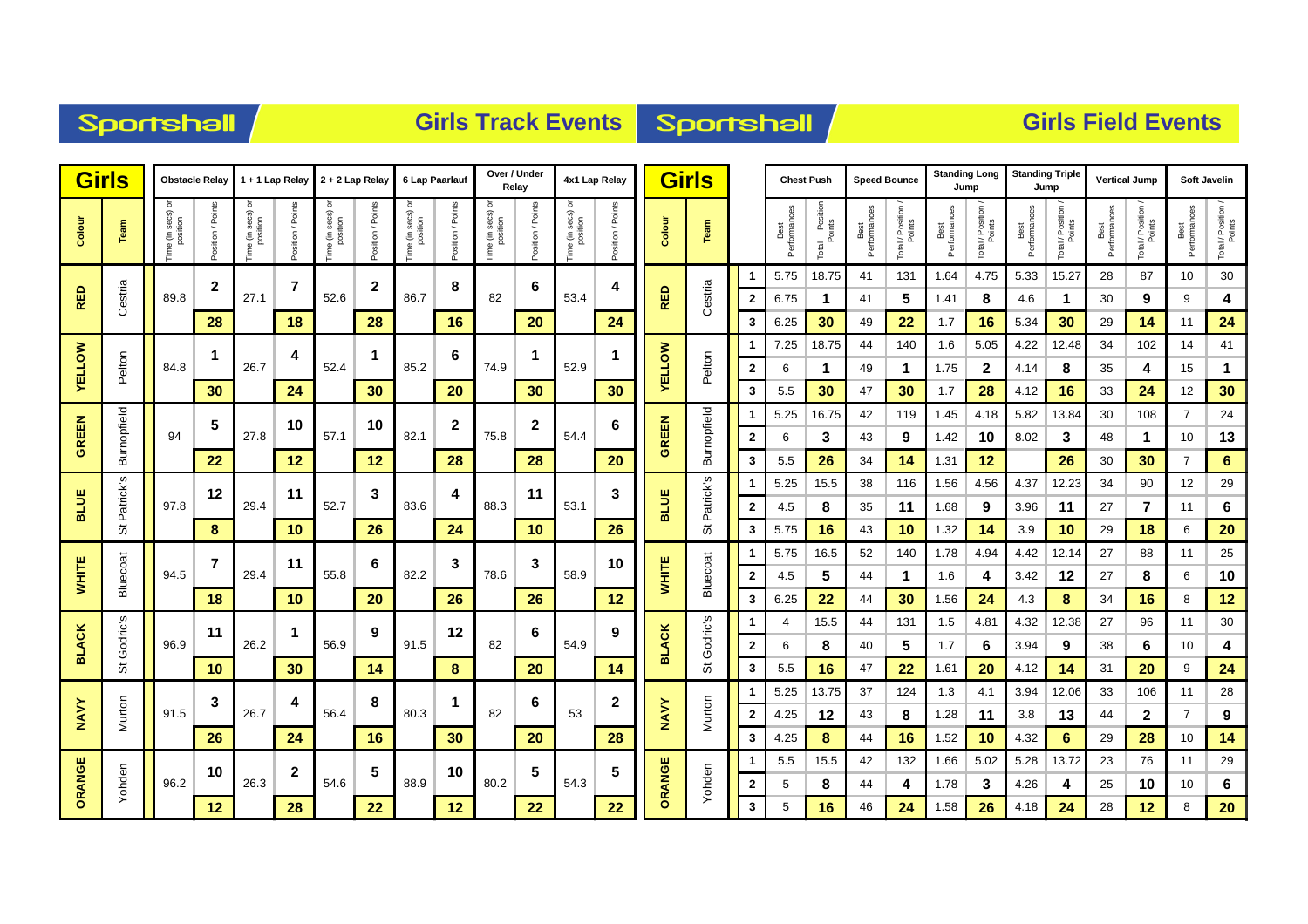| <b>Sportshall</b> |
|-------------------|
|-------------------|

### **Girls Track Events Sportshall**

| <b>Girls</b>    |               |                            | <b>Obstacle Relay</b> |                                        | 1 + 1 Lap Relay  | $2 + 2$ Lap Relay                        |                  |                               | 6 Lap Paarlauf   | Over / Under                 | Relay            | 4x1 Lap Relay                 |                   |                 | <b>Girls</b>  |                   |                      | <b>Chest Push</b>             |                      | <b>Speed Bounce</b>          |                      | <b>Standing Long</b><br>Jump | <b>Standing Triple</b> | Jump                         | <b>Vertical Jump</b> |                         |                      | <b>Soft Javelin</b>          |
|-----------------|---------------|----------------------------|-----------------------|----------------------------------------|------------------|------------------------------------------|------------------|-------------------------------|------------------|------------------------------|------------------|-------------------------------|-------------------|-----------------|---------------|-------------------|----------------------|-------------------------------|----------------------|------------------------------|----------------------|------------------------------|------------------------|------------------------------|----------------------|-------------------------|----------------------|------------------------------|
| Colour          | Team          | Time (in secs)<br>position | osition / Points      | ᅙ<br>e (in secs) o<br>position<br>Time | osition / Points | secs) or<br>ition<br>Time (in s<br>posit | osition / Points | Time (in secs) or<br>position | osition / Points | Fime (in secs) c<br>position | osition / Points | Time (in secs) or<br>position | Position / Points | Colour          | Team          |                   | Best<br>Performances | l Position<br>Points<br>Total | Best<br>Performances | Total / Position /<br>Points | Best<br>Performances | Total / Position /<br>Points | Best<br>Performances   | Total / Position /<br>Points | Best<br>Performances | Total / Position /      | Best<br>Performances | Total / Position /<br>Points |
|                 |               |                            | 4                     |                                        | $\overline{7}$   |                                          | 4                |                               | 7                |                              | 4                |                               | $\overline{7}$    |                 |               | -1                | 5.25                 | 15.75                         | 46                   | 133                          | 1.68                 | 4.88                         | 4.5                    | 14.52                        | 27                   | 104                     | 12                   | 36                           |
| <b>SKY</b>      | Coxhoe        | 92.9                       |                       | 27.1                                   |                  | 53.9                                     |                  | 86.3                          |                  | 80                           |                  | 54.5                          |                   | <b>SKY</b>      | Coxhoe        | $\mathbf{2}$      | 5                    | 6                             | 48                   | 3                            | 1.58                 | 5                            | 5.36                   | $\mathbf{2}$                 | 42                   | 3                       | 11                   | $\mathbf 2$                  |
|                 |               |                            | 24                    |                                        | 18               |                                          | 24               |                               | 18               |                              | 24               |                               | 18                |                 |               | 3                 | 5.5                  | 20                            | 39                   | 26                           | 1.62                 | 22                           | 4.66                   | 28                           | 35                   | 26                      | 13                   | 28                           |
|                 | S             |                            | 6                     |                                        | 3                |                                          | 12               |                               | 5                |                              | 9                |                               | 12                |                 | ဖ             |                   | 5.5                  | 15.75                         | 24                   | 92                           | 1.3                  | 3.68                         | 4.08                   | 12.6                         | 17                   | 70                      | 10                   | 31                           |
| <b>MAROON</b>   | St Joseph'    | 94.4                       |                       | 26.6                                   |                  | 59.9                                     |                  | 84.4                          |                  | 83.2                         |                  | 60                            |                   | <b>MAROON</b>   | St Joseph'    | $\overline{2}$    | 5                    | 6                             | 32                   | 13                           | 1.1                  | 13                           | 3.88                   | 7                            | 25                   | 12                      | 10                   | $\mathbf{3}$                 |
|                 |               |                            | 20                    |                                        | 26               |                                          | 8                |                               | 22               |                              | 14               |                               | 8                 |                 |               | 3                 | 5.25                 | 20                            | 36                   | 6                            | 1.28                 | 6                            | 4.64                   | 18                           | 28                   | 8                       | 11                   | 26                           |
|                 | Cockton Hill  |                            | 13                    |                                        | 4                |                                          | $\overline{7}$   |                               | 9                |                              | 13               |                               | 7                 |                 | Cockton Hill  | -1                | 6                    | 15.5                          | 35                   | 103                          | 2.76                 | 5.8                          | 4.46                   | 12.64                        | 17                   | 70                      | $\overline{7}$       | 25                           |
| <b>BROWN</b>    |               | 98.4                       |                       | 26.7                                   |                  | 56                                       |                  | 87.4                          |                  | 100                          |                  | 54.5                          |                   | <b>BROWN</b>    |               | $\mathbf{2}$      | 5                    | 8                             | 34                   | 12                           | 1.58                 | $\mathbf 1$                  | 3.96                   | 6                            | 28                   | 12                      | 11                   | 10                           |
|                 |               |                            | 6                     |                                        | 24               |                                          | 18               |                               | 14               |                              | 6                |                               | 18                |                 |               | 3                 | 4.5                  | 16                            | 34                   | 8                            | 1.46                 | 30                           | 4.22                   | 20                           | 25                   | 8                       | $\overline{7}$       | 12                           |
| PLUM/PUR<br>PLE |               |                            | 8                     |                                        | 13               |                                          | 11               |                               | 13               |                              | 10               |                               | 13                | PLUM/PUR<br>PLE |               |                   | 5.75                 | 16.75                         | 38                   | 119                          | 1.5                  | 4.03                         | 4.52                   | 12.34                        | 25                   | 72                      | $\overline{7}$       | 25                           |
|                 | Hartside      | 94.7                       |                       | 30.9                                   |                  | 57.3                                     |                  | 93.1                          |                  | 84.7                         |                  | 62.2                          |                   |                 | Hartside      | $\overline{2}$    | 6.5                  | 3                             | 45                   | 9                            | 1.4                  | 12                           | 3.86                   | 10                           | 27                   | 11                      | 11                   | 10                           |
|                 |               |                            | 16                    |                                        | 6                |                                          | 10               |                               | 6                |                              | 12               |                               | 6                 |                 |               | 3                 | 4.5                  | 26                            | 36                   | 14                           | 1.13                 | 8                            | 3.96                   | 12                           | 20                   | 10                      | $\overline{7}$       | 12                           |
|                 |               |                            | 8                     |                                        | 9                |                                          | 13               |                               | 11               |                              | 12               |                               | 11                |                 |               |                   | 5.25                 | 13.5                          | 42                   | 127                          | 1.6                  | 4.78                         | 4.96                   | 13.68                        | 28                   | 97                      | 11                   | 29                           |
| LIME            | Startforth    | 94.7                       |                       | 27.2                                   |                  | 68.5                                     |                  | 90.3                          |                  | 96.4                         |                  | 59                            |                   | LIME            | Startforth    | $\mathbf{2}$      | 4.25                 | 13                            | 45                   | $\overline{7}$               | 1.68                 | $\overline{7}$               | 4.98                   | 5                            | 37                   | 5                       | 10                   | $\bf 6$                      |
|                 |               |                            | 16                    |                                        | 14               |                                          | 6                |                               | 10               |                              | 8                |                               | 10                |                 |               | 3                 |                      | 6                             | 40                   | 18                           | 1.5                  | 18                           | 3.74                   | 22                           | 32                   | 22                      | 8                    | 20                           |
|                 | $\ddot{4}$    |                            | 0                     |                                        | $\mathbf 0$      |                                          | 0                |                               | 0                |                              | 0                |                               | 0                 |                 | $\frac{4}{3}$ |                   |                      | 0                             |                      | $\mathbf 0$                  |                      | $\mathbf 0$                  |                        | 0                            |                      | $\mathbf 0$             |                      | $\mathbf 0$                  |
| <b>GREY</b>     | School        |                            |                       |                                        |                  |                                          |                  |                               |                  |                              |                  |                               |                   | <b>GREY</b>     | School        | $\mathbf{2}$      |                      | 0                             |                      | 0                            |                      | 0                            |                        | 0                            |                      | 0                       |                      | $\bf{0}$                     |
|                 |               |                            | $\bf{0}$              |                                        | $\bf{0}$         |                                          | $\mathbf{0}$     |                               | $\mathbf{0}$     |                              | $\mathbf{0}$     |                               | $\mathbf{0}$      |                 |               | $\mathbf{3}$      |                      | $\bf{0}$<br>0                 |                      | $\bf{0}$<br>$\mathbf 0$      |                      | $\bf{0}$<br>$\mathbf 0$      |                        | $\bf{0}$<br>$\mathbf 0$      |                      | $\bf{0}$<br>$\mathbf 0$ |                      | $\mathbf{0}$<br>$\mathbf 0$  |
| <b>SILVER</b>   |               |                            | $\bf{0}$              |                                        | $\bf{0}$         |                                          | $\bf{0}$         |                               | $\bf{0}$         |                              | 0                |                               | 0                 | <b>SILVER</b>   | 15            | -1                |                      | 0                             |                      |                              |                      |                              |                        |                              |                      | 0                       |                      |                              |
|                 | School 15     |                            | $\bf{0}$              |                                        | $\mathbf{0}$     |                                          | $\mathbf{0}$     |                               | $\mathbf{0}$     |                              |                  |                               | $\mathbf{0}$      |                 | School        | $\mathbf{2}$<br>3 |                      | $\bf{0}$                      |                      | 0                            |                      | 0                            |                        | 0<br>$\bf{0}$                |                      | $\bf{0}$                |                      | $\bf{0}$                     |
|                 |               |                            |                       |                                        |                  |                                          |                  |                               |                  |                              | $\mathbf{0}$     |                               |                   |                 |               | -1                |                      | 0                             |                      | $\bf{0}$<br>$\mathbf 0$      |                      | $\mathbf{0}$<br>$\mathbf 0$  |                        | $\mathbf 0$                  |                      | 0                       |                      | $\mathbf{0}$<br>$\pmb{0}$    |
| VIOLET          | $\frac{6}{5}$ |                            | $\bf{0}$              |                                        | $\mathbf 0$      |                                          | 0                |                               | 0                |                              | 0                |                               | 0                 | VIOLET          | $\frac{6}{5}$ | $\mathbf{2}$      |                      | 0                             |                      | 0                            |                      | 0                            |                        | 0                            |                      | 0                       |                      | $\bf{0}$                     |
|                 | School        |                            | $\mathbf{0}$          |                                        | $\mathbf{0}$     |                                          | $\mathbf{0}$     |                               | $\mathbf{0}$     |                              | $\mathbf{0}$     |                               | $\mathbf{0}$      |                 | School        | 3                 |                      | $\bf{0}$                      |                      | $\bf{0}$                     |                      | $\mathbf{0}$                 |                        | $\bf{0}$                     |                      | $\bf{0}$                |                      | $\mathbf{0}$                 |
|                 |               |                            |                       |                                        |                  |                                          |                  |                               |                  |                              |                  |                               |                   |                 |               |                   |                      |                               |                      |                              |                      |                              |                        |                              |                      |                         |                      |                              |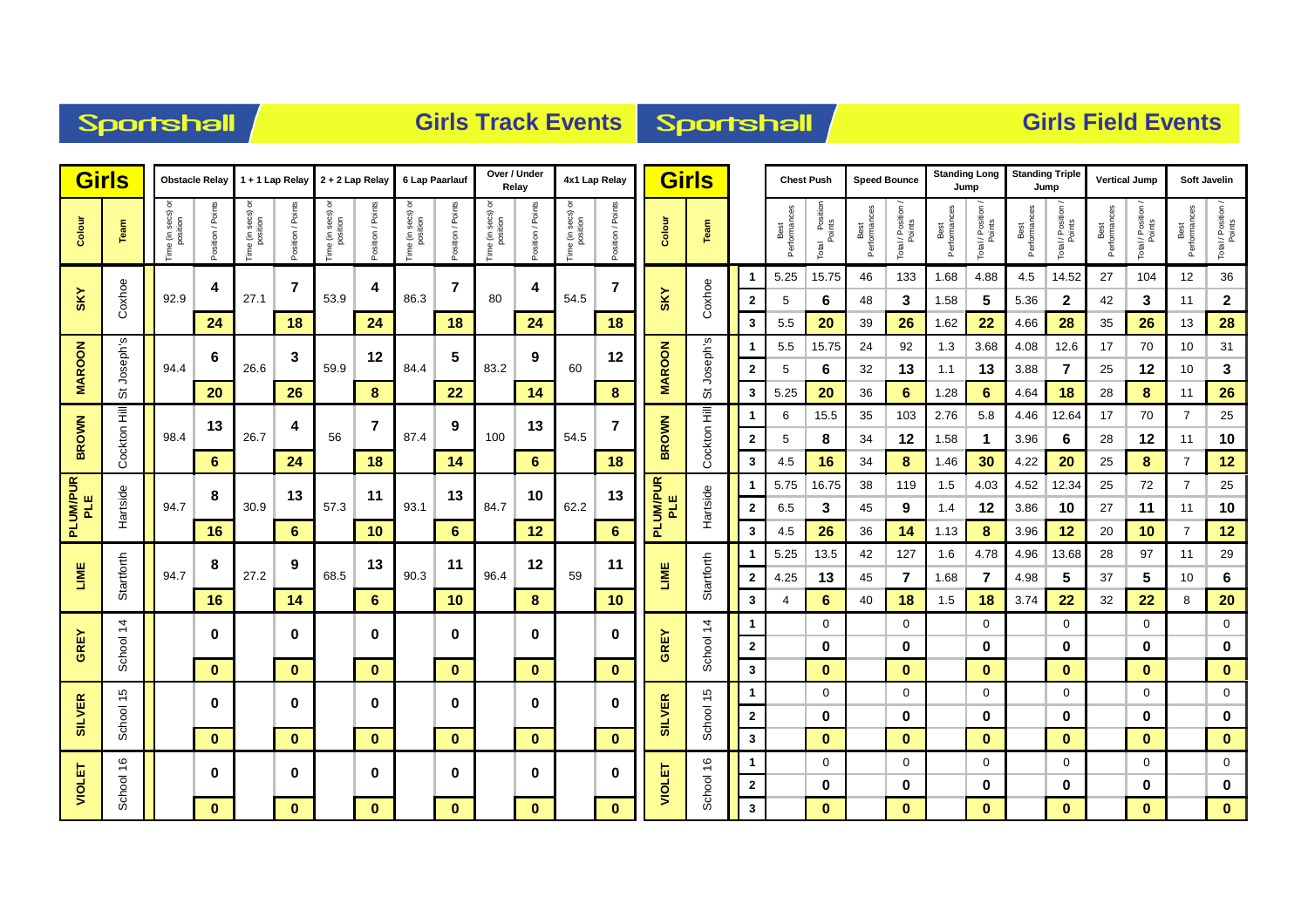| Sportshall |  |  |
|------------|--|--|
|            |  |  |

# **Boys Track Events Boys Track Events**

| <b>Boys</b>   |             |                                | <b>Obstacle Relay</b> |                              | 1 + 1 Lap Relay   |                                   | 2 + 2 Lap Relay   | 6 Lap Paarlauf                |              | Over / Under                | Relay          |                               | 4x1 Lap Relay     |               | <b>Boys</b> |                         |                      | <b>Chest Push</b>           |                      | <b>Speed Bounce</b>        | <b>Standing Long</b><br>Jump |                  | <b>Standing Triple</b> | Jump             | <b>Vertical Jump</b> |                              |                      | <b>Soft Javelin</b>          |
|---------------|-------------|--------------------------------|-----------------------|------------------------------|-------------------|-----------------------------------|-------------------|-------------------------------|--------------|-----------------------------|----------------|-------------------------------|-------------------|---------------|-------------|-------------------------|----------------------|-----------------------------|----------------------|----------------------------|------------------------------|------------------|------------------------|------------------|----------------------|------------------------------|----------------------|------------------------------|
| Colour        | Team        | secs)<br>position<br>ime (in s | sition / Points       | ime (in secs) or<br>position | /Points<br>sition | secs) or<br>position<br>ime (in : | /Points<br>sition | Time (in secs) or<br>position | tion / Point | ime (in secs) c<br>position | sition / Point | Time (in secs) or<br>position | Position / Points | Colour        | Team        |                         | Best<br>Performances | Position<br>Points<br>Total | Best<br>Performances | Total / Position<br>Points | Best<br>Performances         | Total / Position | Performance<br>Best    | Total / Position | Best<br>Performances | Total / Position /<br>Points | Best<br>Performances | Total / Position /<br>Points |
|               |             |                                | 3                     |                              | -1                |                                   | 6                 |                               | 3            |                             | $\overline{7}$ |                               | $\overline{7}$    |               |             |                         | 3                    | 15.5                        | 43                   | 136                        | 1.7                          | 5.18             | 4.95                   | 15.2             | 28                   | 85                           | 15                   | 41                           |
| RED           | Cestria     | 89                             |                       | 24.4                         |                   | 53.5                              |                   | 79.2                          |              | 76                          |                | 52.6                          |                   | <b>RED</b>    | Cestria     | $\mathbf{2}$            | 6.25                 | 13                          | 46                   | $\mathbf{2}$               | 1.66                         | 3                | 5.2                    | $\mathbf{2}$     | 30                   | 6                            | 11                   | 9                            |
|               |             |                                | 26                    |                              | 30 <sub>o</sub>   |                                   | 20                |                               | 26           |                             | 18             |                               | 18                |               |             | 3                       | 6.25                 | 6                           | 47                   | 28                         | 1.82                         | 26               | 5.05                   | 28               | 27                   | 20                           | 15                   | 14                           |
|               |             |                                | 1                     |                              | $\mathbf{2}$      |                                   | 1                 |                               | $\mathbf{2}$ |                             |                |                               |                   |               |             |                         | 6.25                 | 19.75                       | 25                   | 125                        | 1.82                         | 5.35             | 5.3                    | 14.92            | 30                   | 107                          | 17                   | 50                           |
| <b>YELLOW</b> | Pelton      | 83.8                           |                       | 24.5                         |                   | 50.7                              |                   | 78.5                          |              | 68                          |                | 50                            |                   | <b>VELLOW</b> | Pelton      | $\mathbf{2}$            | 6.25                 | $\mathbf 1$                 | 50                   | 5                          | 1.81                         | $\mathbf 1$      | 4.94                   | 4                | 36                   | -1                           | 18                   | 3                            |
|               |             |                                | 30                    |                              | 28                |                                   | 30                |                               | 28           |                             | 30             |                               | 30                |               |             | 3                       | 7.25                 | 30                          | 50                   | 22                         | 1.72                         | 30               | 4.68                   | 24               | 41                   | 30                           | 15                   | 26                           |
|               | Burnopfield |                                | 8                     |                              | 10                |                                   | 12                |                               | 1            |                             | 3              |                               | 11                |               | Burnopfield |                         | 6.25                 | 17.25                       | 26                   | 108                        | 1.72                         | 4.6              | 5.25                   | 14.75            | 24                   | 76                           | 11                   | 41                           |
| <b>GREEN</b>  |             | 93.3                           |                       | 26.8                         |                   | 60.4                              |                   | 78.1                          |              | 74.5                        |                | 55.4                          |                   | <b>GREEN</b>  |             | $\mathbf{2}$            | 5.75                 | 7                           | 42                   | 12                         | 1.66                         | 11               | 4.94                   | 5                | 25                   | 11                           | 16                   | 9                            |
|               | _ო          |                                | 16                    |                              | 12                |                                   | 8                 |                               | 30           |                             | 26             |                               | 10                |               |             | 3                       | 5.25                 | 18                          | 40                   | 8                          | 1.22                         | 10               | 4.56                   | 22               | 27                   | 10                           | 14                   | 14                           |
| <b>BLUE</b>   | Patrick's   | 84.6                           | $\overline{2}$        | 25.8                         | 5                 | 52.5                              | 4                 | 79.7                          | 4            | 74.6                        | 4              | 52.1                          | 5                 | <b>BLUE</b>   | Patrick's   |                         | 5.75                 | 18                          | 42                   | 128                        | 1.7                          | 4.81             | 4.82                   | 14.1             | 30                   | 89                           | 11                   | 41                           |
|               | 5           |                                | 28                    |                              | 22                |                                   | 24                |                               |              |                             | 24             |                               | 22                |               | ö           | 2                       | 6                    | 4<br>24                     | 42                   | 4<br>24                    | 1.58                         | 8<br>16          | 4.86                   | 7                | 30                   | 4<br>24                      | 14<br>16             | 9                            |
|               |             |                                |                       |                              |                   |                                   |                   |                               | 24           |                             |                |                               |                   |               |             | 3                       | 6.25<br>6            | 19                          | 44<br>50             | 145                        | 1.53<br>1.53                 | 4.97             | 4.42<br>5.08           | 18<br>15.2       | 29<br>34             | 105                          | 12                   | 14<br>38                     |
| <b>WHITE</b>  | Bluecoat    | 91.4                           | 5                     | 24.9                         | 3                 | 53.5                              | 6                 | 80.7                          | 6            | 74.7                        | 5              | 51.9                          | 3                 | <b>WHITE</b>  | Bluecoat    | $\mathbf{2}$            | 7.5                  | $\mathbf{2}$                | 46                   | 1                          | 1.82                         | 6                | 5.28                   | $\overline{2}$   | 34                   | $\mathbf 2$                  | 9                    | 13                           |
|               |             |                                | 22                    |                              | 26                |                                   | 20                |                               | 20           |                             | 22             |                               | 26                |               |             | 3                       | 5.5                  | 28                          | 49                   | 30                         | 1.62                         | 20               | 4.84                   | 28               | 37                   | 28                           | 17                   | 6                            |
|               | s           |                                |                       |                              |                   |                                   |                   |                               |              |                             |                |                               |                   |               |             |                         | 5.75                 | 17                          | 39                   | 110                        | 1.75                         | 4.67             | 5.08                   | 14.52            | 30                   | 95                           | 18                   | 54                           |
| <b>BLACK</b>  | Godric's    | 93.4                           | 9                     | 25.8                         | 5                 | 53.2                              | 5                 | 82.8                          | 8            | 80.9                        | 10             | 51.9                          | 3                 | <b>BLACK</b>  | Godric's    | $\mathbf{2}$            | 6                    | 9                           | 35                   | 11                         | 1.3                          | 10               | 5.4                    | 6                | 30                   | 3                            | 19                   | 1                            |
|               | ö           |                                | 14                    |                              | 22                |                                   | 22                |                               | 16           |                             | 12             |                               | 26                |               | ö           | 3                       | 5.25                 | 14                          | 36                   | 10                         | 1.62                         | 12               | 4.04                   | 20               | 35                   | 26                           | 17                   | 30                           |
|               |             |                                |                       |                              |                   |                                   |                   |                               |              |                             |                |                               |                   |               |             |                         | 6.25                 | 15.75                       | 35                   | 122                        | 1.74                         | 4.98             | 4.92                   | 13.64            | 29                   | 89                           | 17                   | 45                           |
| <b>NAVY</b>   | Murton      | 91.9                           | 6                     | 26.1                         |                   | 54.9                              | 9                 | 80.5                          | 5            | 75.6                        | 6              | 53.2                          | 9                 | <b>NAVY</b>   | Murton      | $\overline{\mathbf{2}}$ | 4.75                 | 12                          | 45                   | 7                          | 1.74                         | 5                | 4.46                   | 9                | 29                   | 4                            | 14                   | 5                            |
|               |             |                                | 20                    |                              | 18                |                                   | 14                |                               | 22           |                             | 20             |                               | 14                |               |             | 3                       | 4.75                 | 8                           | 42                   | 18                         | 1.5                          | 22               | 4.26                   | 14               | 31                   | 24                           | 14                   | 22                           |
|               |             |                                | $\overline{7}$        |                              | 8                 |                                   | 3                 |                               |              |                             | 8              |                               |                   |               |             | 1                       | 6.75                 | 19                          | 44                   | 131                        | 1.82                         | 5.21             | 4.73                   | 13.17            | 32                   | 85                           | 18                   | 52                           |
| ORANGE        | Yohden      | 93.2                           |                       | 26.2                         |                   | 52.3                              |                   | 86.2                          | 13           | 77                          |                | 52.8                          | 8                 | ORANGE        | Yohden      | $\mathbf{2}$            | 6.25                 | $\mathbf{2}$                | 43                   | 3                          | 1.71                         | $\mathbf{2}$     | 4.32                   | 13               | 32                   | 6                            | 15                   | $\mathbf{2}$                 |
|               |             |                                | 18                    |                              | 16                |                                   | 26                |                               | 6            |                             | 16             |                               | 16                |               |             | 3                       |                      | 28                          | 44                   | 26                         | 1.68                         | 28               | 4.12                   | 6                | 21                   | 20                           | 19                   | 28                           |